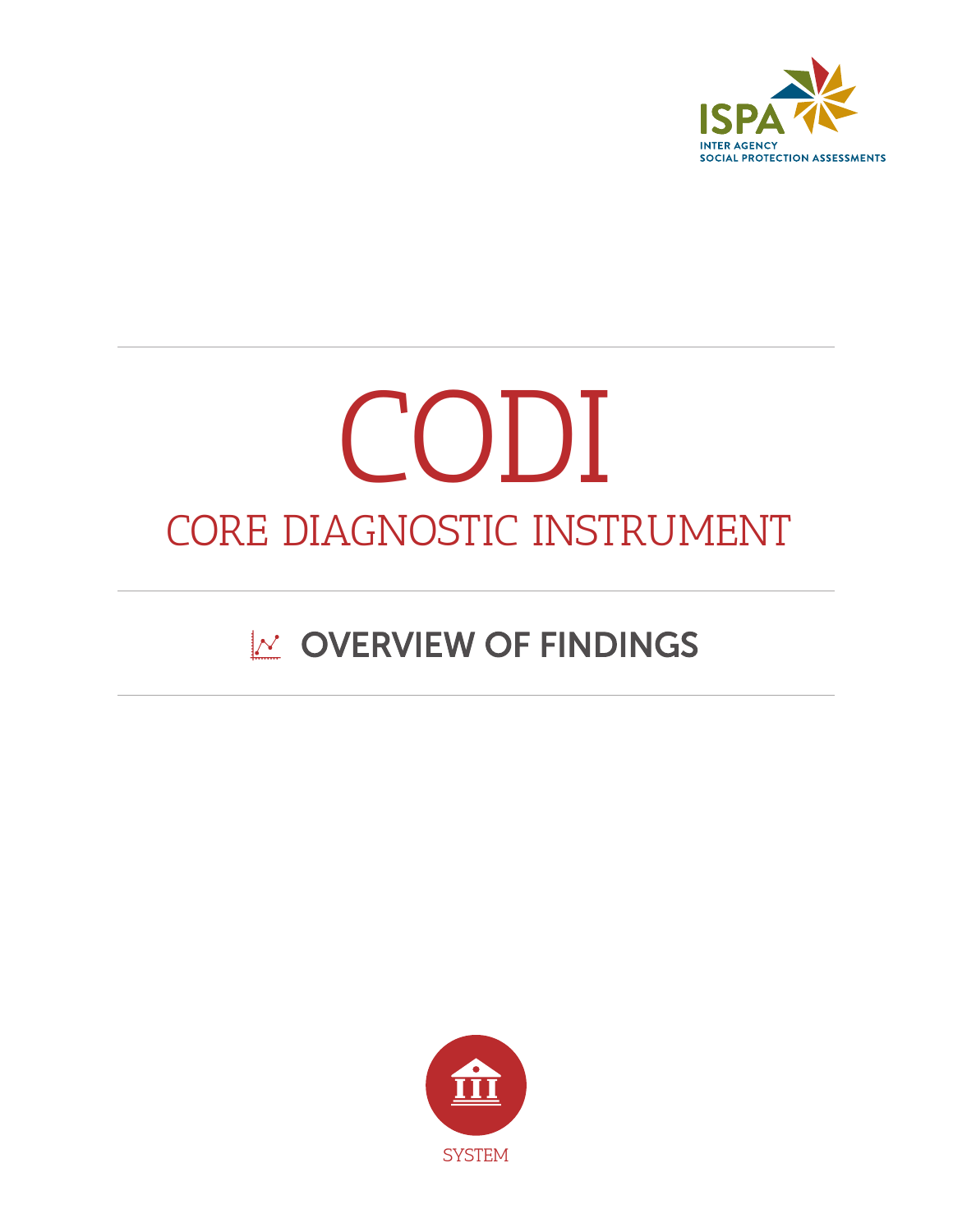### $\sqrt{\frac{N}{N}}$  Overview of Findings

| 1. Inclusiveness                                                                                                                             |                                                                                                                                                                                                                                                                      |                                                                                                                                                                                                                                                                                |                                                                                                                                                                                                                                                                                                                                                      |                                                                                                                                                                                                                                                                                             |  |
|----------------------------------------------------------------------------------------------------------------------------------------------|----------------------------------------------------------------------------------------------------------------------------------------------------------------------------------------------------------------------------------------------------------------------|--------------------------------------------------------------------------------------------------------------------------------------------------------------------------------------------------------------------------------------------------------------------------------|------------------------------------------------------------------------------------------------------------------------------------------------------------------------------------------------------------------------------------------------------------------------------------------------------------------------------------------------------|---------------------------------------------------------------------------------------------------------------------------------------------------------------------------------------------------------------------------------------------------------------------------------------------|--|
| Refers to the system's capacity to protect all members of society along the life cycle<br>with special consideration for the most vulnerable |                                                                                                                                                                                                                                                                      |                                                                                                                                                                                                                                                                                |                                                                                                                                                                                                                                                                                                                                                      |                                                                                                                                                                                                                                                                                             |  |
| Areas                                                                                                                                        | Latent                                                                                                                                                                                                                                                               |                                                                                                                                                                                                                                                                                |                                                                                                                                                                                                                                                                                                                                                      | Advanced                                                                                                                                                                                                                                                                                    |  |
|                                                                                                                                              |                                                                                                                                                                                                                                                                      | $\overline{2}$                                                                                                                                                                                                                                                                 | $\overline{3}$                                                                                                                                                                                                                                                                                                                                       | 4                                                                                                                                                                                                                                                                                           |  |
| Gender equality,<br>non-discrimination,<br>and special needs                                                                                 | Gender equality,<br>non-discrimination,<br>and special needs of<br>vulnerable persons<br>are not taken into<br>consideration in social<br>protection laws, policies,<br>strategies, and programs'<br>design, nor in practice in<br>the implementation.               | Only for few programs,<br>gender equality,<br>non-discrimination,<br>and special needs of<br>vulnerable persons are<br>taken into consideration<br>in social protection<br>laws, policies, strategies,<br>programs' design, and<br>in practice.                                | Gender equality,<br>non-discrimination,<br>and special needs of<br>vulnerable persons<br>are taken into<br>consideration in some<br>programs' design and<br>implementation and<br>related legal provisions<br>exist for a majority of<br>programs.                                                                                                   | Gender equality,<br>non-discrimination,<br>and special needs of<br>vulnerable persons are<br>taken into consideration<br>in the majority<br>programs' design and<br>implementation and<br>related legal provisions<br>exist for all programs.                                               |  |
| Coverage:<br>non-contributory                                                                                                                | Coverage of overall<br>target population (as<br>defined nationally)<br>across the life cycle<br>through non-contributory<br>programs is very low.                                                                                                                    | Coverage of the target<br>population (as defined<br>nationally) across the<br>life cycle through non-<br>contributory programs<br>is low.                                                                                                                                      | Coverage of the target<br>population (as defined<br>nationally) across the life<br>cycle through of non-<br>contributory programs<br>cover a majority of the<br>target population.                                                                                                                                                                   | Coverage of the target<br>population (as defined by<br>the nationally) across the<br>life cycle through non-<br>contributory programs<br>is high.                                                                                                                                           |  |
| Coverage:<br>contributory                                                                                                                    | Small share of<br>economically active<br>population (including<br>informal sector<br>workers) are covered<br>by contributory social<br>security (insurance)<br>programs/mechanisms<br>and labor market.                                                              | The majority of the<br>economically active<br>population in the formal<br>economy are covered<br>by contributory social<br>security (insurance)<br>programs/mechanisms<br>and labor market<br>services and programs,<br>but coverage of<br>informal economy<br>workers is low. | The majority of the<br>economically active<br>population (including<br>informal sector<br>workers) is covered<br>by contributory social<br>security (insurance)<br>programs/mechanisms<br>and labor market<br>services and programs,<br>but some groups<br>are excluded (e.g.,<br>migrants).                                                         | All (or almost all) of the<br>economically active<br>population (including<br>informal sector workers<br>and migrants) is covered<br>by contributory social<br>security (insurance)<br>programs/mechanisms<br>and labor market services<br>and programs.                                    |  |
| Effective coverage                                                                                                                           | Most of target and<br>potentially eligible<br>population is excluded in<br>practice from receiving<br>benefits when a<br>contingency occurs.                                                                                                                         | Less than half of all<br>eligible population<br>receives benefits in<br>practice.                                                                                                                                                                                              | A majority of potential<br>eligible population<br>receives benefits in<br>practice.                                                                                                                                                                                                                                                                  | Practically all eligible<br>population receive<br>benefits in practice.                                                                                                                                                                                                                     |  |
| Accessibility                                                                                                                                | Important impasses<br>in accessing social<br>protection programs exist<br>due to high transaction<br>costs. For example:<br>the inability to enroll,<br>long periods between<br>enrollment rounds, and/<br>or lack of awareness<br>among potential<br>beneficiaries. | Access to social<br>protection programs<br>is a challenge due to<br>moderate transaction<br>costs. For example: the<br>modest information<br>campaign or irregular<br>rounds of enrollment<br>with no or limited<br>access to individually<br>request for enrollment.          | Almost universal<br>awareness of social<br>protection programs.<br>For example<br>due to effective<br>communication, good<br>access to enrollment<br>process, proactive<br>efforts to minimize<br>enrollment cost to<br>beneficiary, and short<br>periods between<br>enrollment rounds with<br>possibility for enrollment<br>at individual requests. | Proactive measures<br>minimize costs to<br>beneficiary. For example,<br>to facilitate enrollment<br>processes, rolling<br>updates or automatic<br>enrollment (i.e. through<br>employment contracts),<br>effective, tailored, and<br>timely communication<br>lead to universal<br>awareness. |  |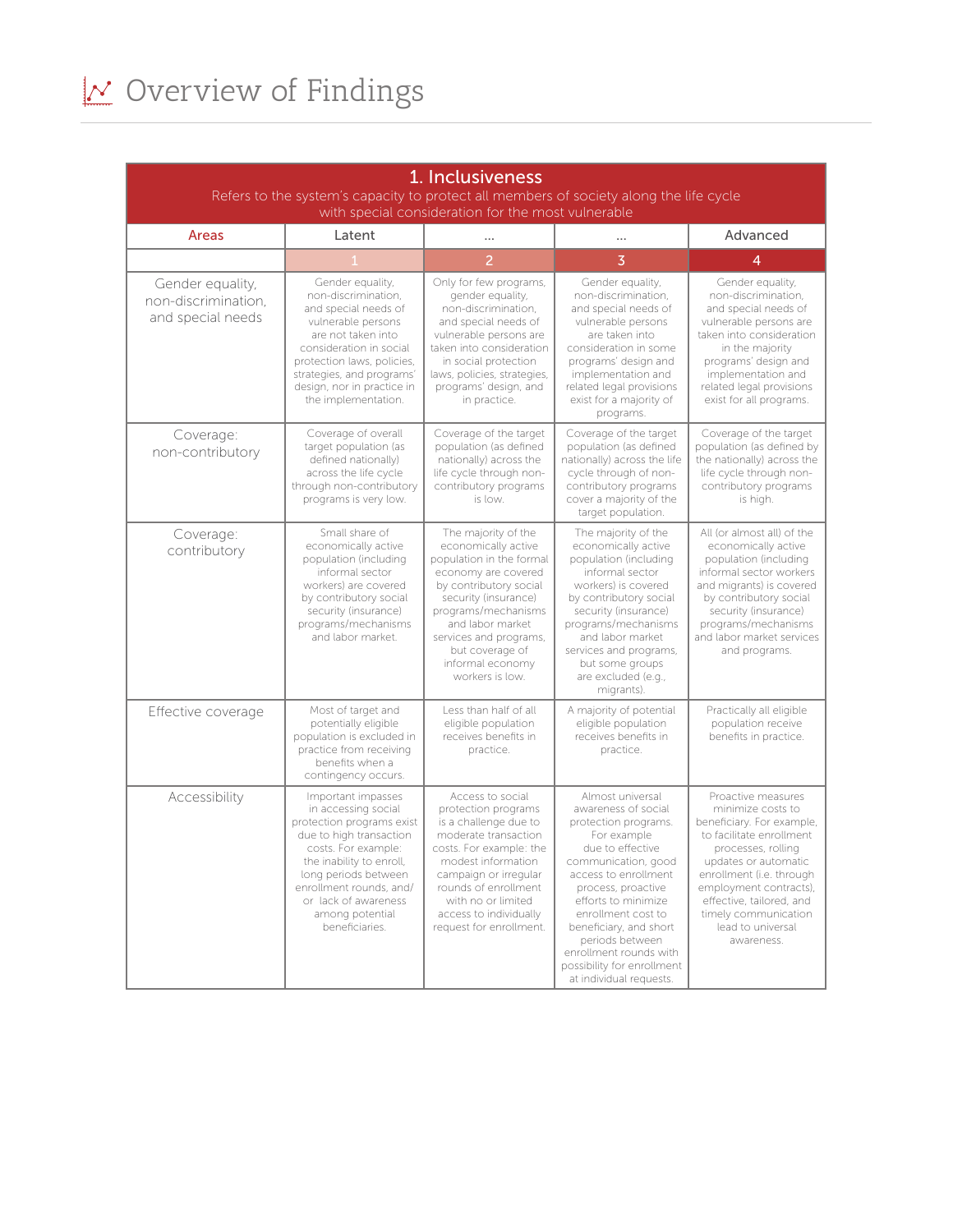| 2. Adequacy<br>Refers to the sufficiency of the system's benefit levels |                                                                                                                                                                                                                  |                                                                                                                                                                                                                                                  |                                                                                                                                                                                                                                                    |                                                                                                                                                                               |
|-------------------------------------------------------------------------|------------------------------------------------------------------------------------------------------------------------------------------------------------------------------------------------------------------|--------------------------------------------------------------------------------------------------------------------------------------------------------------------------------------------------------------------------------------------------|----------------------------------------------------------------------------------------------------------------------------------------------------------------------------------------------------------------------------------------------------|-------------------------------------------------------------------------------------------------------------------------------------------------------------------------------|
| Areas                                                                   | Latent                                                                                                                                                                                                           |                                                                                                                                                                                                                                                  | .                                                                                                                                                                                                                                                  | Advanced                                                                                                                                                                      |
|                                                                         |                                                                                                                                                                                                                  | $\overline{2}$                                                                                                                                                                                                                                   | $\overline{3}$                                                                                                                                                                                                                                     | 4                                                                                                                                                                             |
| Benefit levels<br>compared to social<br>protection needs                | Benefits or services<br>across social protection<br>programs are neither<br>regular, nor predictable,<br>and are not adequate to<br>meet social protection<br>needs of the population.                           | Benefits and services<br>of a minority of<br>programs are regular<br>and predictable and<br>adequate to meet social<br>protection needs of the<br>population.                                                                                    | Benefits and services of<br>majority of programs are<br>regular and predictable<br>and adequate to meet<br>social protection needs<br>of the population.                                                                                           | Benefits and services are<br>regular and predictable<br>and adequate to meet<br>social protection needs<br>of the population.                                                 |
| <b>Benefit level</b><br>compared to national<br>benchmarks              | Benefit level across<br>programs is not adequate<br>with respect to national<br>benchmarks (poverty line,<br>minimum wage, market<br>wage, etc.).                                                                | Benefit level of a<br>majority of programs<br>appear too low with<br>respect to national<br>benchmarks (poverty<br>line, minimum wage,<br>market wage, etc.).                                                                                    | Benefit level of a<br>minority of programs<br>appear too low with<br>respect to national<br>benchmarks (poverty<br>line, minimum wage,<br>market wage, etc.).                                                                                      | Benefit levels are<br>adequate with respect<br>to national benchmarks<br>(poverty line, minimum<br>wage, market wage, etc.)<br>for all programs.                              |
| Impact of benefits on<br>economic activity                              | There are neither benefits<br>nor services to promote<br>productive economic<br>activity for those in<br>working age.                                                                                            | The combination of<br>benefit and services<br>is not adequate to<br>promote productive<br>economic activity for<br>those in working age.                                                                                                         | The combination of<br>benefit and services<br>is overall adequate to<br>promote productive<br>economic activity for<br>those in working age,<br>but does not sufficiently<br>take into account local<br>market conditions and<br>employers' needs. | The combination of<br>benefit and services is<br>adequate and suitable<br>to promote productive<br>economic activity for<br>those in working age.                             |
| Benefits compared<br>to national / program<br>objectives                | The overall combination<br>of program benefits<br>is entirely inadequate<br>to achieve national /<br>program objectives.                                                                                         | Benefits across<br>programs are<br>contributing very little<br>to achieving national<br>social protection<br>objectives.                                                                                                                         | Benefits are contributing<br>to achieving most of<br>the national social<br>protection objectives.                                                                                                                                                 | Benefits are adequate to<br>achieve national social<br>protection objectives.                                                                                                 |
| Redistributory or<br>poverty reduction<br>effects                       | The system does not<br>aim for and does not<br>achieve a distribution of<br>resources in favor of the<br>poor, nor does it provide<br>equal protection against<br>risks and vulnerability, or<br>reduce poverty. | The design of the<br>system aims for, but<br>does not achieve,<br>significant results<br>regarding the<br>distribution of resources<br>in favor of the poor,<br>equal protection against<br>risks and vulnerability,<br>or reduction of poverty. | The design of the<br>system achieves<br>the distribution of<br>resources in favor of few<br>selected groups, some<br>protection against risks<br>and vulnerability for<br>everyone, and has some<br>impact on poverty.                             | The design of the system<br>ensures the distribution<br>of resources in favor<br>of the poor, equal<br>protection against risks<br>and vulnerability, and<br>reduces poverty. |
| Benefit provision<br>and services delivery<br>standards                 | There are no benefit<br>provision and service<br>delivery standards.                                                                                                                                             | Some programs<br>have defined benefit<br>provision and service<br>delivery standards,<br>but they are not<br>consistently enforced                                                                                                               | Most programs have<br>defined benefit provision<br>and service delivery<br>standards, but these are<br>consistently enforced<br>for only a few programs.                                                                                           | There are clearly<br>defined service benefit<br>provision and delivery<br>standards and they are<br>fully enforced across<br>programs.                                        |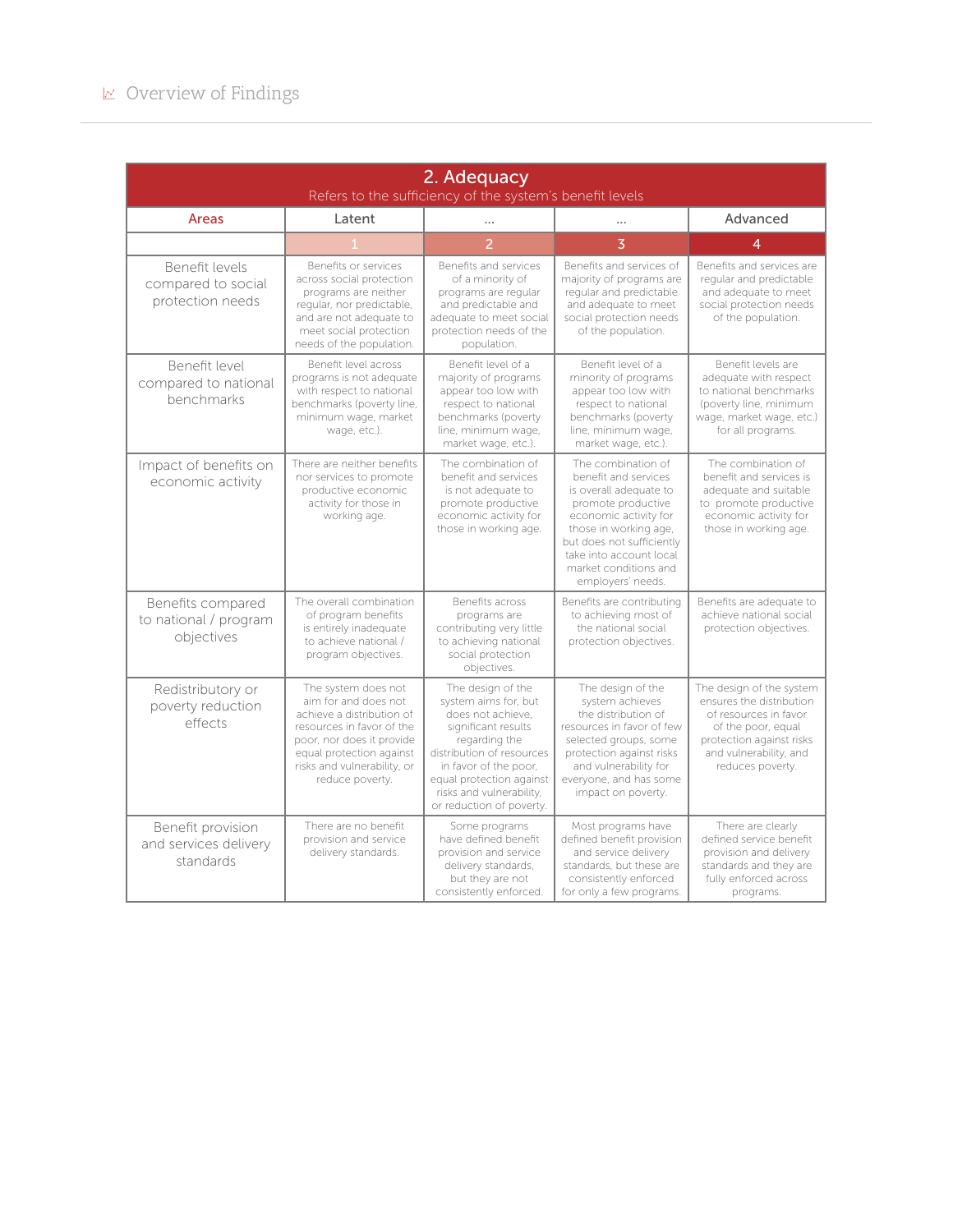| 3. Appropriateness<br>Refers to the system's overall arrangements to respond to national context and needs |                                                                                                                                                                                                              |                                                                                                                                                                                                                                                  |                                                                                                                                                                                                                                                                                          |                                                                                                                                                                                                                                                                                                           |
|------------------------------------------------------------------------------------------------------------|--------------------------------------------------------------------------------------------------------------------------------------------------------------------------------------------------------------|--------------------------------------------------------------------------------------------------------------------------------------------------------------------------------------------------------------------------------------------------|------------------------------------------------------------------------------------------------------------------------------------------------------------------------------------------------------------------------------------------------------------------------------------------|-----------------------------------------------------------------------------------------------------------------------------------------------------------------------------------------------------------------------------------------------------------------------------------------------------------|
| Areas                                                                                                      | Latent                                                                                                                                                                                                       | $\ddot{\phantom{a}}$                                                                                                                                                                                                                             | .                                                                                                                                                                                                                                                                                        | Advanced                                                                                                                                                                                                                                                                                                  |
|                                                                                                            |                                                                                                                                                                                                              | $\overline{2}$                                                                                                                                                                                                                                   | $\overline{3}$                                                                                                                                                                                                                                                                           | 4                                                                                                                                                                                                                                                                                                         |
| Formulation of<br>objectives, targets, and<br>timeframes                                                   | Social protection main<br>policies / objectives are<br>not well formulated.<br>and lack clear targets<br>and timeframes. A<br>national strategy is not<br>formulated.                                        | Social protection main<br>policies / objectives are<br>formulated, however<br>with unrealistic targets<br>and timeframes. A<br>draft strategy on social<br>protection exists<br>with no clear action<br>plan for the strategy<br>implementation. | Social protection main<br>policies / objectives<br>are partially formulated<br>and those formulated<br>have realistic targets<br>and timeframes. A<br>national strategy on<br>social protection<br>has been approved<br>with no clear action<br>plan for the strategy<br>implementation. | Social protection main<br>policies / objectives<br>are well formulated<br>and set realistic targets<br>and timeframes in an<br>approved national social<br>protection strategy. A<br>clear action plan exists.                                                                                            |
| Alignment of social<br>protection policies /<br>programs / strategy                                        | Social protection main<br>policies / strategy /<br>program design are not<br>aligned with national<br>social protection needs.                                                                               | Social protection main<br>policies / strategy /<br>program design are<br>somewhat aligned<br>with national social<br>protection needs.                                                                                                           | Social protection main<br>policies / strategy<br>/ program design<br>are largely aligned<br>with national social<br>protection needs.                                                                                                                                                    | Social protection main<br>policies / strategy /<br>program design are<br>aligned with national<br>social protection needs.                                                                                                                                                                                |
| Combination of<br>schemes and<br>programs                                                                  | Mix of social protection<br>programs is arbitrary, the<br>majority of functions are<br>not covered at all.                                                                                                   | Mix of social protection<br>programs does not<br>reflect population needs<br>and socioeconomic<br>realities. The majority of<br>functions are partially<br>addressed.                                                                            | Mix of social protection<br>programs is fairly<br>balanced and in<br>line with social<br>protection needs<br>and socioeconomic<br>realities. The majority of<br>functions are addressed                                                                                                  | Mix of all social<br>protection programs<br>complement each other<br>and fully reflect social<br>protection needs and<br>socioeconomic realities.<br>All functions of social<br>protection are addressed.                                                                                                 |
| Composition of<br>expenditure                                                                              | Composition of<br>expenditures does not<br>reflect the population<br>needs and is allocated<br>in a hoc manner across<br>functions of social<br>protection.                                                  | Composition of<br>expenditures is<br>reflective of certain<br>population needs - they<br>are concentrated only<br>in one function of<br>social protection.                                                                                       | Composition of<br>expenditures is reflective<br>of most population<br>needs - they are<br>concentrated in a<br>limited number of social<br>protection functions.                                                                                                                         | Composition of<br>expenditures fully reflects<br>population needs across<br>all social protection<br>functions.                                                                                                                                                                                           |
| Evidence-based policy<br>and program design                                                                | Policies and programs<br>(including their<br>budgeting) are not<br>designed on the basis<br>of evidence (risks and<br>vulnerability analysis,<br>social protection needs,<br>and gaps assessments,<br>etc.). | Few policies and<br>programs (including<br>their budgeting) are<br>designed on the basis<br>of evidence (risks and<br>vulnerability analysis,<br>social protection needs,<br>and gaps assessments,<br>etc.).                                     | Policies and programs<br>(including their<br>budgeting) are designed<br>on the basis of evidence<br>(risks and vulnerability<br>analysis, social<br>protection needs, and<br>gaps assessments, etc.).                                                                                    | Most policies and<br>programs (including<br>their budgeting) are<br>designed on the basis of<br>updated, comprehensive<br>(all functions), and<br>disaggregated (including<br>local levels) evidence<br>(risks and vulnerability<br>analysis, social protection<br>needs, and gaps<br>assessments, etc.). |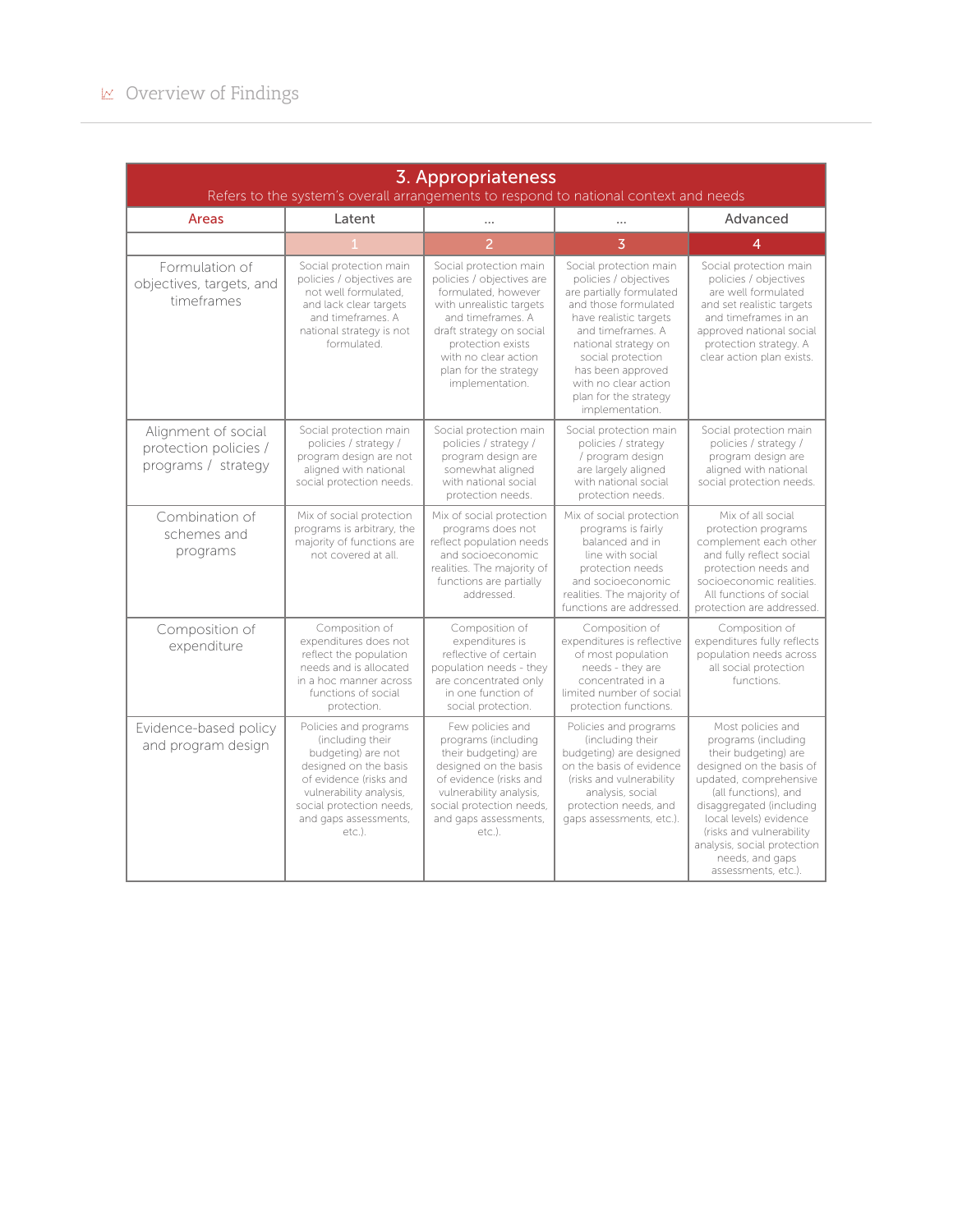#### $\textcolor{red}{\swarrow}$  Overview of Findings

| 4. Respect for Rights & Dignity<br>Refers to social protection entitlements and implementation arrangements being anchored in law |                                                                                                                                                                                         |                                                                                                                                                                                                                                  |                                                                                                                                                                                                                                                                               |                                                                                                                                                                                                                                                         |
|-----------------------------------------------------------------------------------------------------------------------------------|-----------------------------------------------------------------------------------------------------------------------------------------------------------------------------------------|----------------------------------------------------------------------------------------------------------------------------------------------------------------------------------------------------------------------------------|-------------------------------------------------------------------------------------------------------------------------------------------------------------------------------------------------------------------------------------------------------------------------------|---------------------------------------------------------------------------------------------------------------------------------------------------------------------------------------------------------------------------------------------------------|
| Areas                                                                                                                             | Latent                                                                                                                                                                                  | $\cdots$                                                                                                                                                                                                                         | .                                                                                                                                                                                                                                                                             | Advanced                                                                                                                                                                                                                                                |
|                                                                                                                                   |                                                                                                                                                                                         | 2                                                                                                                                                                                                                                | $\overline{3}$                                                                                                                                                                                                                                                                | 4                                                                                                                                                                                                                                                       |
| Entitlements anchored<br>in law                                                                                                   | Social protection<br>entitlements are not<br>prescribed by law.                                                                                                                         | Entitlements regarding<br>the range, duration,<br>qualifying conditions,<br>and levels of benefits<br>are specified in the legal<br>framework for some<br>schemes.                                                               | Entitlements regarding<br>range, duration,<br>qualifying conditions,<br>and benefit levels are<br>specified in the legal<br>framework for the<br>majority of schemes and<br>programs.                                                                                         | Entitlements regarding<br>the range, duration,<br>qualifying conditions,<br>and levels of benefits<br>for all schemes and<br>programs are prescribed<br>by law.                                                                                         |
| <b>Fnforcement</b><br>mechanisms:<br>public authority,<br>complaint and appeal<br>mechanisms, and<br>public awareness             | Enforcement<br>mechanisms are not<br>existent: no public<br>authority, no complaint<br>and appeal mechanisms<br>in place, and the public<br>is not informed about<br>existing programs. | Inefficient enforcement<br>mechanisms: weak<br>public authority,<br>inefficient and<br>inaccessible complaint<br>and appeal mechanism,<br>and the general public<br>is not sufficiently<br>informed about their<br>entitlements. | Enforcement<br>mechanisms are<br>responsive: efficient<br>public authority for<br>some programs,<br>efficient and accessible<br>complaint and appeal<br>mechanisms are partially<br>in place, and a majority<br>of the population is<br>informed about their<br>entitlements. | Efficient and responsive<br>enforcement<br>mechanisms are in place:<br>strong public authority,<br>efficient and accessible<br>complaint and appeal<br>mechanisms, and the<br>population are well-<br>informed regarding their<br>benefit entitlements. |
| Respect for dignity and<br>human rights                                                                                           | Benefit design and<br>delivery mechanisms<br>(application, registration,<br>delivery) do not respect<br>human rights standards<br>and principles.                                       | Benefit design and<br>delivery mechanisms<br>(application,<br>registration, delivery) of<br>a few programs respect<br>human rights standards<br>and principles.                                                                  | Benefit design and<br>delivery mechanisms<br>(application, registration,<br>delivery) of some<br>programs respect<br>human rights standards<br>and principles.                                                                                                                | Benefit design and<br>delivery mechanisms<br>(application, registration,<br>delivery) of all programs<br>respect human rights<br>standards and principles.                                                                                              |
| Confidentiality of<br>private information                                                                                         | There are no<br>mechanisms in place to<br>protect private individual<br>information.                                                                                                    | Mechanisms do not<br>sufficiently protect<br>private individual<br>information.                                                                                                                                                  | There are mechanisms<br>in place for most<br>programs that<br>sufficiently protect<br>private individual<br>information.                                                                                                                                                      | Private individual<br>information is effectively<br>protected.                                                                                                                                                                                          |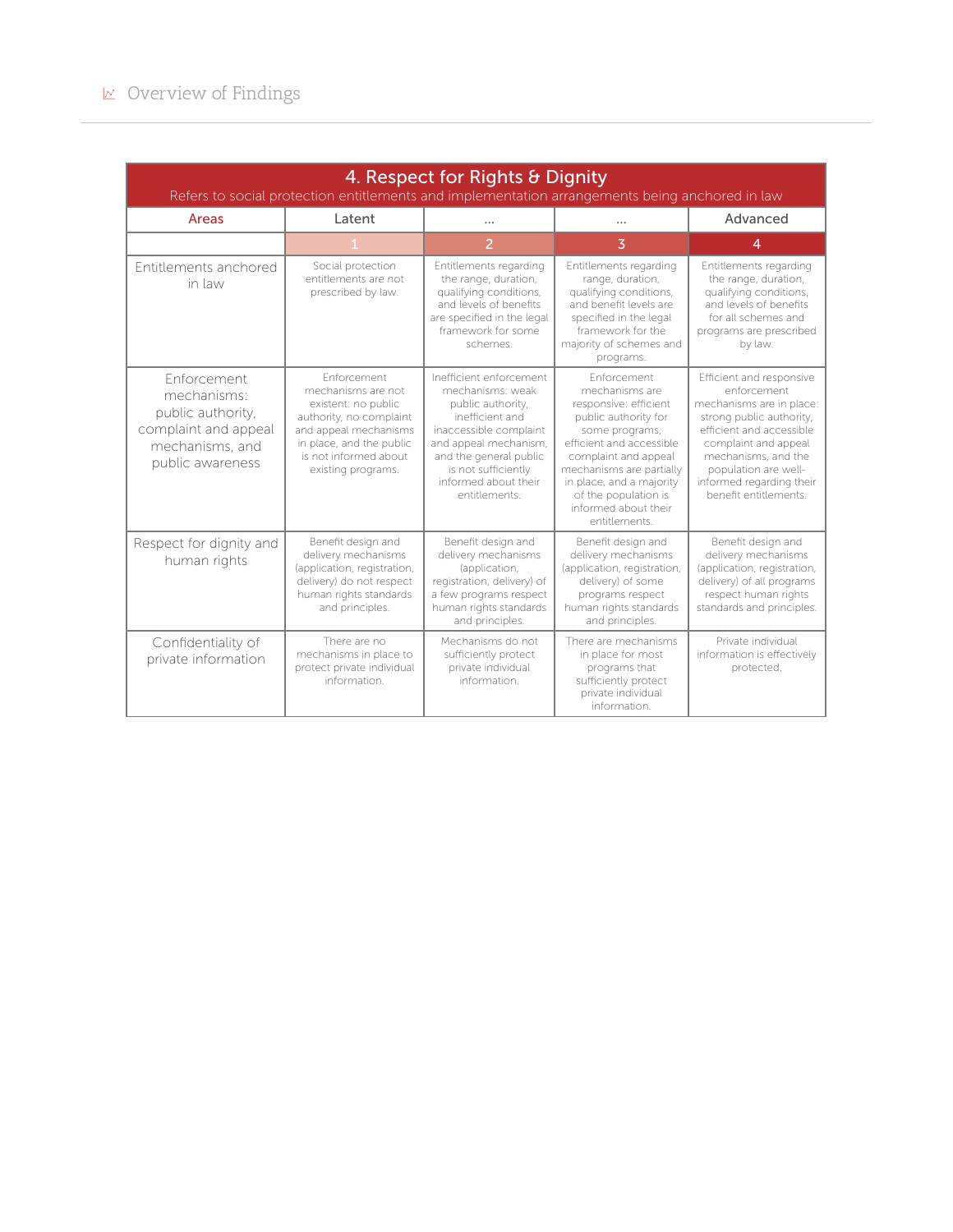| 5. Governance & Institutional Capacity<br>Assesses the system's rules, regulations, roles, responsibilities, and related implementation capacities |                                                                                                                                                                                                                                                   |                                                                                                                                                                                                                                                                                            |                                                                                                                                                                                                                                                                                   |                                                                                                                                                                                                                                                                                        |
|----------------------------------------------------------------------------------------------------------------------------------------------------|---------------------------------------------------------------------------------------------------------------------------------------------------------------------------------------------------------------------------------------------------|--------------------------------------------------------------------------------------------------------------------------------------------------------------------------------------------------------------------------------------------------------------------------------------------|-----------------------------------------------------------------------------------------------------------------------------------------------------------------------------------------------------------------------------------------------------------------------------------|----------------------------------------------------------------------------------------------------------------------------------------------------------------------------------------------------------------------------------------------------------------------------------------|
| Areas                                                                                                                                              | Latent                                                                                                                                                                                                                                            |                                                                                                                                                                                                                                                                                            |                                                                                                                                                                                                                                                                                   | Advanced                                                                                                                                                                                                                                                                               |
|                                                                                                                                                    |                                                                                                                                                                                                                                                   | $\overline{2}$                                                                                                                                                                                                                                                                             | $\overline{3}$                                                                                                                                                                                                                                                                    | 4                                                                                                                                                                                                                                                                                      |
| Reporting<br>mechanisms, roles,<br>and responsibilities<br>anchored in law                                                                         | Legal framework does<br>not prescribe the<br>reporting mechanisms,<br>roles, and responsibilities<br>of different agencies<br>/ entities across the<br>different programs and<br>schemes of the social<br>protection system.                      | Legal framework<br>mentions but does<br>not specify the<br>functioning of reporting<br>mechanisms, nor the<br>roles and responsibilities<br>of different agencies<br>/ entities across the<br>different programs and<br>schemes of the social<br>protection system.                        | Legal framework<br>mentions and provides<br>some specifications<br>for the functioning of<br>reporting mechanisms<br>and roles and<br>responsibilities of<br>different agencies /<br>entities across the<br>different programs and<br>schemes of the social<br>protection system. | Legal framework clearly<br>states the functioning<br>of the reporting<br>mechanisms and roles<br>and responsibilities<br>of different agencies<br>/ entities across the<br>different programs and<br>schemes of the social<br>protection system.                                       |
| Program<br>implementation<br>quidelines /<br>operational manuals<br>state reporting<br>mechanisms, roles,<br>and responsibilities                  | Most programs do not<br>have implementation<br>quidelines / operational<br>manuals defining<br>reporting mechanisms,<br>roles, and responsibilities<br>of agencies for the<br>administration, delivery,<br>and monitoring of<br>programs.         | Only some programs<br>have implementation<br>quidelines / operational<br>manuals which<br>define the reporting<br>mechanisms, roles,<br>and responsibilities<br>of agencies for<br>administration, delivery,<br>and monitoring of<br>programs.                                             | Implementation<br>quidelines / operational<br>manuals which<br>define the reporting<br>mechanisms, roles,<br>and responsibilities<br>of agencies for<br>administration, delivery,<br>and monitoring of<br>programs exist for most<br>programs.                                    | Implementation<br>quidelines / operational<br>manuals which<br>define the reporting<br>mechanisms, roles,<br>and responsibilities<br>of agencies for<br>administration, delivery,<br>and monitoring of<br>programs exist for all<br>programs.                                          |
| Enforcement<br>mechanisms                                                                                                                          | There are no<br>mechanisms in place<br>to enforce compliance<br>with program rules and<br>minimize error and<br>fraud for the majority of<br>programs.                                                                                            | Mechanisms in place<br>to enforce compliance<br>with program rules<br>and minimize error<br>and fraud are generally<br>weak and do not exist<br>for all programs.                                                                                                                          | Mechanisms in place<br>to enforce compliance<br>with program rules and<br>minimize error and fraud<br>are responsive for a<br>majority of programs.                                                                                                                               | There are strong and<br>efficient mechanisms<br>in place to enforce<br>compliance with<br>program rules and<br>minimize error and fraud<br>for the majority or all<br>programs.                                                                                                        |
| Institutional<br>supervisory capacity                                                                                                              | None or minimal<br>institutional capacity<br>(staff, equipment,<br>financial capital) to<br>carry out or supervise<br>tasks related to policy<br>and program design,<br>implementation, and<br>monitoring.                                        | Limited institutional<br>capacity (staff,<br>equipment, financial<br>capital) to carry out or<br>supervise tasks related<br>to policy and program<br>design, implementation,<br>and monitoring.                                                                                            | Sufficient institutional<br>capacity (staff,<br>equipment, financial<br>capital) to carry out<br>or supervise nearly all<br>tasks related to policy<br>and program design,<br>implementation, and<br>monitoring                                                                   | High institutional<br>capacity to carry out or<br>supervise all tasks related<br>to policy and program<br>design, implementation,<br>and monitoring.                                                                                                                                   |
| Staff implementation<br>capacity                                                                                                                   | Program staff are not<br>adequate in numbers and<br>not sufficiently trained to<br>carry out respective tasks.                                                                                                                                    | Staff is either not<br>adequate in number<br>and/or not adequately<br>trained to carry out<br>respective tasks.                                                                                                                                                                            | There is an adequate<br>number of program staff<br>and staff are adequately<br>trained carry out<br>respective tasks, but not<br>consistently across all<br>programs.                                                                                                             | There is an adequate<br>number of program staff<br>and staff are adequately<br>trained to carry out<br>respective tasks for the<br>majority or all programs.                                                                                                                           |
| Stakeholder<br>participation                                                                                                                       | There are no structures<br>and processes in place<br>to ensure relevant<br>stakeholders are well<br>informed, consulted, and<br>able, where necessary,<br>to participate in the<br>design, implementation,<br>and monitoring of most<br>programs. | Across social protection<br>programs, structures<br>and processes are in<br>place to ensure that<br>some, however not all,<br>relevant stakeholders<br>are well informed,<br>consulted, and able<br>to participate where<br>necessary in the design,<br>implementation, and<br>monitoring. | Structures and<br>processes are in place<br>to ensure that all<br>relevant stakeholders<br>are well informed,<br>consulted, and able to<br>participate in the design,<br>implementation, and<br>monitoring, however<br>not for all programs.                                      | Structures and processes<br>are institutionalized<br>and well-functioning<br>to ensure all relevant<br>stakeholders are well<br>informed, consulted,<br>and able to participate<br>when necessary in the<br>design, implementation,<br>and monitoring of key<br>policies and programs. |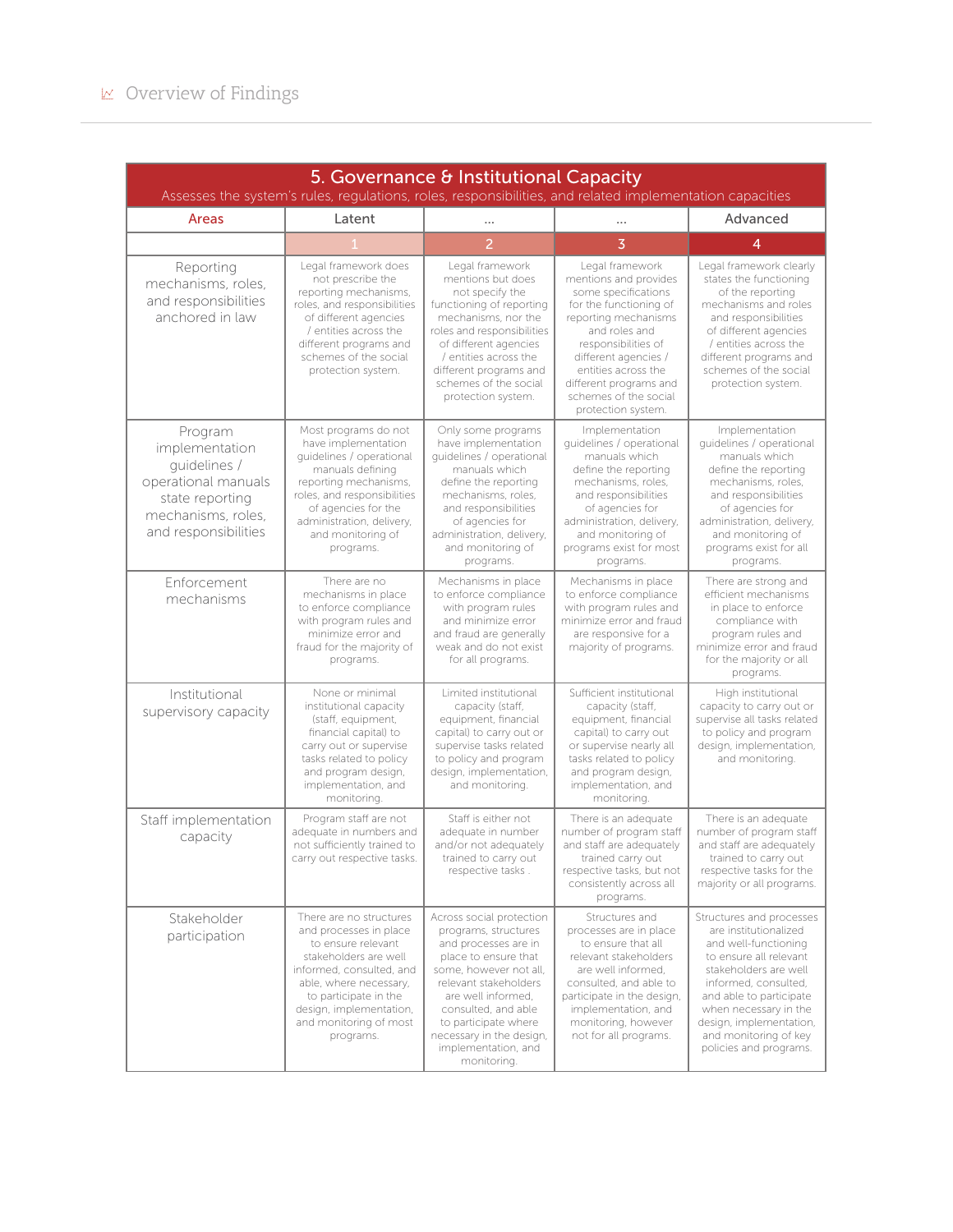#### $\textdegree$  Overview of Findings

| 6. Financial & Fiscal Sustainability<br>Refers to the system's financial and fiscal sustainability       |                                                                                                                                                                                   |                                                                                                                                                                                                           |                                                                                                                                                                                                                                                                                                                                                                                                                                                                  |                                                                                                                                                                                                                                                                                                                                                                                                     |
|----------------------------------------------------------------------------------------------------------|-----------------------------------------------------------------------------------------------------------------------------------------------------------------------------------|-----------------------------------------------------------------------------------------------------------------------------------------------------------------------------------------------------------|------------------------------------------------------------------------------------------------------------------------------------------------------------------------------------------------------------------------------------------------------------------------------------------------------------------------------------------------------------------------------------------------------------------------------------------------------------------|-----------------------------------------------------------------------------------------------------------------------------------------------------------------------------------------------------------------------------------------------------------------------------------------------------------------------------------------------------------------------------------------------------|
| Areas                                                                                                    | Latent                                                                                                                                                                            | $\cdots$                                                                                                                                                                                                  | $\ddotsc$                                                                                                                                                                                                                                                                                                                                                                                                                                                        | Advanced                                                                                                                                                                                                                                                                                                                                                                                            |
|                                                                                                          |                                                                                                                                                                                   | $\overline{2}$                                                                                                                                                                                            | $\overline{3}$                                                                                                                                                                                                                                                                                                                                                                                                                                                   | $\overline{4}$                                                                                                                                                                                                                                                                                                                                                                                      |
| Domestic or external<br>financing                                                                        | Most of the social<br>protection financing<br>is based on external<br>funding.                                                                                                    | External funding plays<br>a significant role (less<br>than 50 percent of<br>social protection<br>expenditures are<br>financed from domestic<br>resources).                                                | External funding does<br>not play a significant<br>role (more than 50<br>percent of social<br>protection expenditures<br>are financed from<br>domestic resources)                                                                                                                                                                                                                                                                                                | Social protection<br>expenditures are fully<br>financed from domestic<br>sources.                                                                                                                                                                                                                                                                                                                   |
| Contributory<br>capacity taken into<br>account in financing<br>arrangements                              | Generally social<br>protection budget is not<br>aligned with financing /<br>contributory capacity.                                                                                | Social protection<br>budget is aligned with<br>financing / contributory<br>capacity only for few<br>programs.                                                                                             | Social protection<br>budget is aligned with<br>financing / contributory<br>capacity for most of the<br>expenditure of most<br>programs.                                                                                                                                                                                                                                                                                                                          | Social protection budget<br>is aligned with financing /<br>contributory capacity for<br>the cost of all programs.                                                                                                                                                                                                                                                                                   |
| Alignment of budget<br>allocation with policy<br>priorities                                              | Social protection budget<br>allocation is not aligned<br>with priority programs.                                                                                                  | Social protection<br>budget allocation is<br>aligned with a minority<br>of priority programs.                                                                                                             | Social protection budget<br>allocation is aligned with<br>a majority of priority<br>programs.                                                                                                                                                                                                                                                                                                                                                                    | Social protection budget<br>allocation is fully aligned<br>with priority programs.                                                                                                                                                                                                                                                                                                                  |
| Long term budget<br>planning in line<br>with demographic<br>developments                                 | Budget planning<br>processes do not take<br>projected economic<br>and demographic<br>developments into<br>account for planned<br>social protection<br>allocation of future years. | Budget planning<br>processes take<br>projected economic<br>and demographic<br>developments into<br>account for planned<br>social protection<br>allocation of future<br>years for some of the<br>programs. | The projection of<br>individual program<br>costs under different<br>demographic and<br>socioeconomic<br>scenarios is available<br>and often used to plan<br>and budget programs'<br>financing. Some of the<br>system's programs are<br>cost-effective. Budget<br>planning processes take<br>projected economic<br>and demographic<br>developments into<br>account for planned<br>social protection<br>allocation of future<br>years for most of the<br>programs. | The projection of<br>individual program<br>costs under different<br>demographic and<br>socioeconomic<br>scenarios is available<br>and often used to plan<br>and budget programs'<br>financing. Budget<br>planning processes take<br>projected economic<br>and demographic<br>developments fully into<br>account for planned<br>social protection<br>allocation of future years<br>for all programs. |
| Long term financial<br>commitments<br>considered in legal<br>framework and social<br>protection strategy | Long term vision of social<br>protection and related<br>financial commitments<br>are not addressed in the<br>legal framework and /<br>or the social protection<br>strategy.       | Long term vision of<br>social protection<br>and related financial<br>commitments are<br>generally overlooked<br>in the legal framework<br>and / or the social<br>protection strategy.                     | Long term vision of<br>social protection<br>and related financial<br>commitments are<br>partially addressed in the<br>legal framework and /<br>or the social protection<br>strategy.                                                                                                                                                                                                                                                                             | Long term vision of<br>social protection<br>and related financial<br>commitments are clearly<br>addressed in the legal<br>framework and / or<br>the social protection<br>strategy.                                                                                                                                                                                                                  |
| Reliability and<br>progressivity of social<br>protection financing                                       | Social protection<br>financing is unstable,<br>unreliable, and regressive.                                                                                                        | There are frequent<br>delays and irregularities<br>in the provision of<br>social protection<br>financing, large part of<br>the taxes are regressive.                                                      | There are occasional<br>delays and irregularities<br>in the provision of social<br>protection financing and<br>some of the taxes are<br>regressive.                                                                                                                                                                                                                                                                                                              | Social protection<br>financing is stable,<br>reliable, and progressive.                                                                                                                                                                                                                                                                                                                             |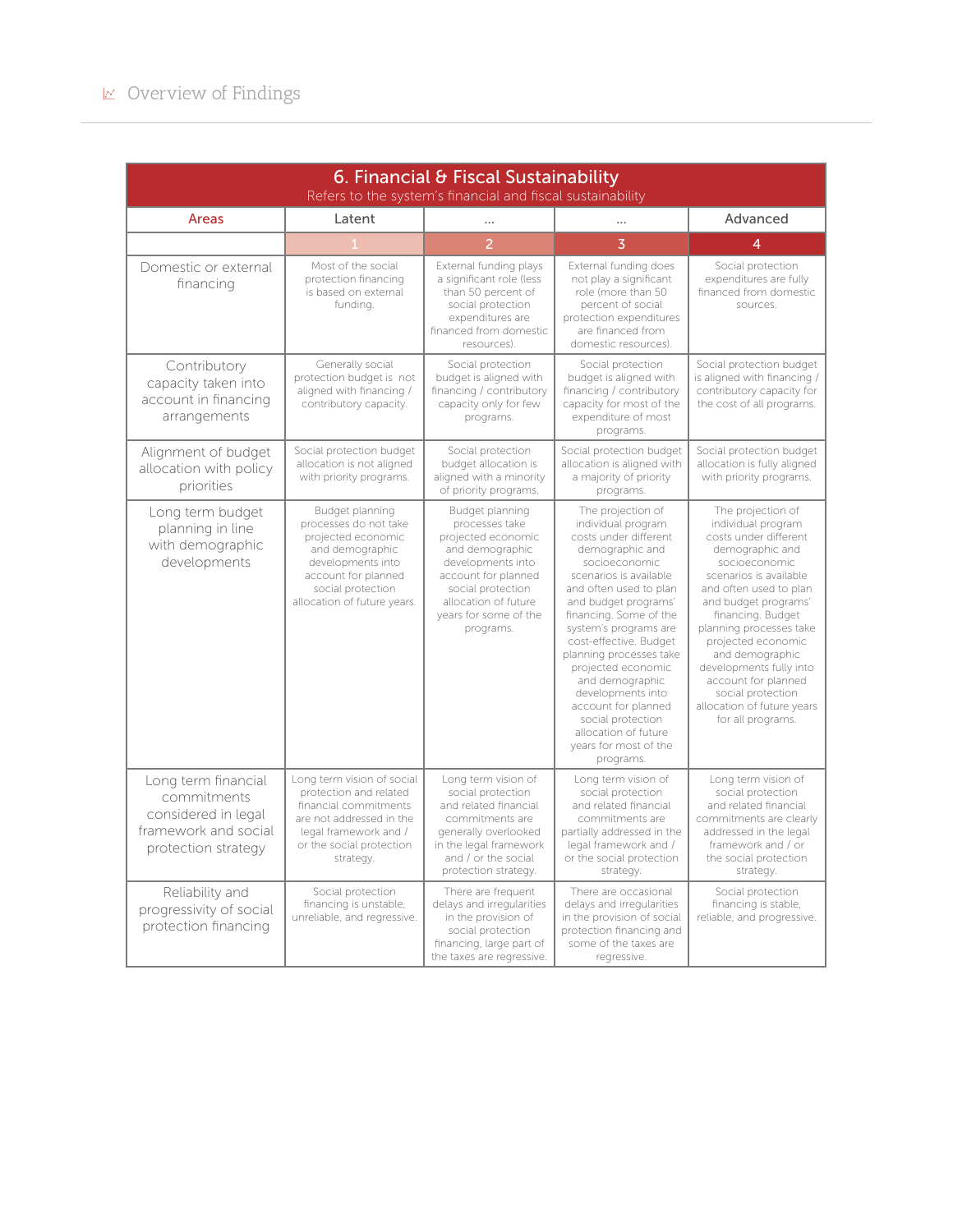| 7. Coherence & Integration<br>Refers to the alignment and coherence of the system across its policies, programs, and administrative<br>structures, as well as coherence with related policy areas |                                                                                                                                                                                          |                                                                                                                                                                                                            |                                                                                                                                                                                                                                              |                                                                                                                                                                                                                                            |  |
|---------------------------------------------------------------------------------------------------------------------------------------------------------------------------------------------------|------------------------------------------------------------------------------------------------------------------------------------------------------------------------------------------|------------------------------------------------------------------------------------------------------------------------------------------------------------------------------------------------------------|----------------------------------------------------------------------------------------------------------------------------------------------------------------------------------------------------------------------------------------------|--------------------------------------------------------------------------------------------------------------------------------------------------------------------------------------------------------------------------------------------|--|
| <b>Areas</b>                                                                                                                                                                                      | Latent                                                                                                                                                                                   | .                                                                                                                                                                                                          |                                                                                                                                                                                                                                              | Advanced                                                                                                                                                                                                                                   |  |
|                                                                                                                                                                                                   |                                                                                                                                                                                          | $\overline{2}$                                                                                                                                                                                             | $\overline{3}$                                                                                                                                                                                                                               | 4                                                                                                                                                                                                                                          |  |
| Complementarity<br>of social protection<br>policies / degree<br>of duplication and<br>overlap                                                                                                     | Social protection policies<br>and programs do not<br>complement each other<br>within and across social<br>protection functions,<br>giving rise to duplications<br>and inefficiencies.    | There is a plan<br>to achieve<br>complementarity of<br>policies and programs<br>within agencies, but not<br>across agencies.                                                                               | Social protection<br>policies and programs<br>are reasonably coherent<br>and complement each<br>other within agencies<br>but not across social<br>protection such that<br>some duplications<br>are avoided but some<br>inefficiencies exist. | Social protection<br>policies and programs<br>are coherent and<br>complement each other<br>within and across social<br>protection functions,<br>avoiding duplications and<br>inefficiencies.                                               |  |
| Institutional framework<br>to ensure coordination                                                                                                                                                 | Neither legal<br>provisions, institutional<br>arrangements, nor other<br>frameworks ensure<br>coordination, integration,<br>and complementarity<br>across social protection<br>programs. | Limited legal<br>provisions, ad hoc<br>arrangements, or other<br>frameworks mean<br>limited coordination,<br>integration, and<br>complementarity<br>of social protection<br>programs.                      | Reasonable legal<br>provisions, institutional<br>arrangements, and<br>other frameworks<br>ensure coordination,<br>integration, and<br>complementarity across<br>some social protection<br>programs.                                          | Clear and detailed legal<br>provisions, institutional<br>arrangements, and other<br>frameworks ensure<br>coordination, integration,<br>and complementarity<br>of the social protection<br>system across all social<br>protection programs. |  |
| Integration of program<br>implementation                                                                                                                                                          | Each program<br>has separate non-<br>interoperable<br>implementation and<br>information processes.                                                                                       | Some programs share<br>at least one delivery<br>system (ID / transaction<br>/ targeting / enrollment<br>/ MIS) and there is<br>some ability to share<br>and validate information<br>across a few programs. | Most programs share<br>some delivery systems<br>(ID / transaction /<br>targeting / enrollment /<br>MIS) and there is good<br>ability to share and<br>validate information<br>across the majority of<br>programs.                             | Programs share common<br>delivery systems.                                                                                                                                                                                                 |  |
| Possibility of integrated<br>analysis of social<br>protection financing                                                                                                                           | The classification of<br>budget expenditure and<br>revenues does not allow<br>for an integrated analysis<br>of social protection<br>expenditures and<br>financing.                       | The classification of<br>budget expenditure<br>allows for an integrated<br>analysis of social<br>protection expenditures<br>and financing for<br>some social protection<br>functions.                      | The classification of<br>budget expenditure<br>allows for an integrated<br>analysis of social<br>protection expenditures<br>and financing across<br>a majority of social<br>protection functions.                                            | The classification of<br>budget expenditures<br>allow for an integrated<br>analysis of all social<br>protection expenditures<br>and financing.                                                                                             |  |
| Coherence with other<br>policy areas                                                                                                                                                              | There are neither<br>mechanisms nor<br>procedures to ensure<br>coherence between<br>social protection and<br>other sectors.                                                              | Some consideration<br>is given in the policy<br>set-up to ensure<br>coherence between<br>social protection and<br>other sectors, but this is<br>generally not applied in<br>practice.                      | There are mechanisms<br>and procedures to<br>ensure coherence<br>between social<br>protection and some<br>other sectors and these<br>are applied in some<br>circumstances.                                                                   | There are mechanisms<br>and procedures that<br>are applied in practice<br>to ensure coherence<br>between social<br>protection and all other<br>relevant sectors.                                                                           |  |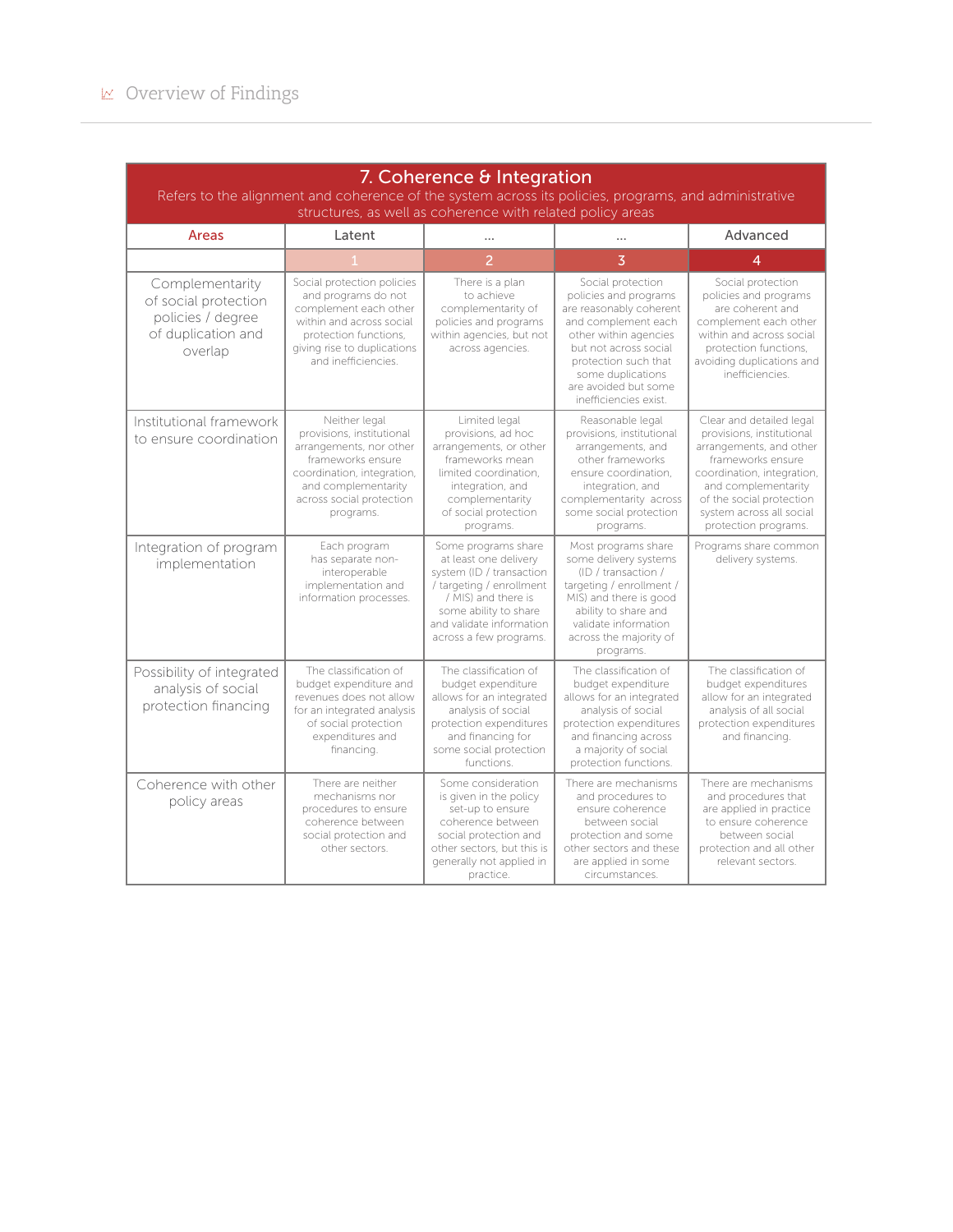#### $\textcolor{red}{\swarrow}$  Overview of Findings

| 8. Responsiveness<br>Refers to the system's M&E framework and flexibility to adjust / adapt in response to socio-economic crises |                                                                                                                                                                                                                                                                                       |                                                                                                                                                                                                                                                                     |                                                                                                                                                                                                                                                                           |                                                                                                                                                                                                                                                                                     |
|----------------------------------------------------------------------------------------------------------------------------------|---------------------------------------------------------------------------------------------------------------------------------------------------------------------------------------------------------------------------------------------------------------------------------------|---------------------------------------------------------------------------------------------------------------------------------------------------------------------------------------------------------------------------------------------------------------------|---------------------------------------------------------------------------------------------------------------------------------------------------------------------------------------------------------------------------------------------------------------------------|-------------------------------------------------------------------------------------------------------------------------------------------------------------------------------------------------------------------------------------------------------------------------------------|
| Areas                                                                                                                            | Latent                                                                                                                                                                                                                                                                                | .                                                                                                                                                                                                                                                                   | .                                                                                                                                                                                                                                                                         | Advanced                                                                                                                                                                                                                                                                            |
|                                                                                                                                  |                                                                                                                                                                                                                                                                                       | $\overline{\phantom{a}}$                                                                                                                                                                                                                                            | 3                                                                                                                                                                                                                                                                         | 4                                                                                                                                                                                                                                                                                   |
| Responsiveness<br>of budget and<br>implementation<br>mechanisms                                                                  | There are no budget<br>or implementation<br>mechanisms in place to<br>effectively respond to<br>shocks, crisis, socio-<br>economic changes,<br>or demographic<br>developments for the<br>majority of programs.                                                                        | There are inefficient<br>budget and<br>implementation<br>mechanisms in place<br>to respond to shocks,<br>crisis, socioeconomic<br>changes, or socio-<br>demographic<br>developments. These<br>mechanisms are not<br>contemplated in the<br>legal framework.         | There are budget<br>and implementation<br>mechanisms in<br>place to effectively<br>respond to shocks,<br>crisis, socioeconomic<br>changes, or socio-<br>demographic<br>developments but only<br>for some programs.<br>Legal provisions<br>may exist for some<br>programs. | There are budget<br>and implementation<br>mechanisms in place<br>to effectively respond<br>to shocks, crisis.<br>socio-economic, or<br>socio-demographic<br>developments changes<br>for the majority of<br>programs. Detailed legal<br>provision are in place.                      |
| Availability, quality,<br>and timeliness of data<br>on trends and social<br>protection programs                                  | Data, statistics, and<br>monitoring reports<br>are produced ad hoc,<br>not accessible to main<br>agencies, and are not<br>used to inform policy<br>actions to adapt the<br>system to evolving needs<br>and socio-economic<br>trends. There are no<br>program evaluation<br>available. | Data, statistics, and<br>monitoring reports<br>are accessible to main<br>agencies, but are not<br>produced periodically<br>and in a timely manner,<br>and are insufficient to<br>revise and adapt the<br>system to evolving<br>needs and socio-<br>economic trends. | Data, statistics, and<br>monitoring reports<br>are accessible to main<br>agencies, produced in a<br>timely manner, but not<br>always used to revise<br>and adapt the system<br>to evolving needs and<br>socio-economic trends.<br>Evaluations are done<br>only ad hoc.    | Data, statistics,<br>monitoring reports,<br>and regular program<br>evaluation are accessible<br>to main agencies,<br>produced periodically<br>and in a timely manner,<br>and routinely used to<br>revise and adapt the<br>system to evolving needs<br>and socio-economic<br>trends. |
| Information<br>dissemination<br>mechanisms                                                                                       | There are no information<br>dissemination<br>mechanisms in place<br>to publicize changes in<br>program implementation.                                                                                                                                                                | Partial capacity<br>for information<br>dissemination,<br>outreach, and<br>awareness raising<br>including as regards<br>short term / emergency<br>changes, but not always<br>adapted such that it<br>reaches all relevant<br>parties.                                | Most programs have<br>adequate capacity<br>for information<br>dissemination, outreach,<br>and awareness raising<br>including for short term<br>/ emergency changes<br>that is adapted to reach<br>most relevant parties.                                                  | All programs have<br>full capacity and<br>mechanisms in<br>place for information<br>dissemination and<br>awareness raising<br>including for short term /<br>emergency changes that<br>is adapted to reach all<br>relevant parties.                                                  |
| Mechanisms<br>for parametric<br>adjustments                                                                                      | Programs do not have a<br>mechanism to carry out<br>parametric adjustments.                                                                                                                                                                                                           | Programs have a<br>mechanism in place to<br>carry out parametric<br>reforms but this is not<br>applied in practice.                                                                                                                                                 | Most programs have a<br>mechanism in place for<br>parametric adjustment<br>and this is usually<br>applied in practice.                                                                                                                                                    | All programs have a well-<br>functioning mechanism<br>in place for parametric<br>reforms that is applied<br>consistently.                                                                                                                                                           |
| Coverage of<br>emergency response<br>operations in practice                                                                      | Only a small share of the<br>population is included in<br>relief programs in case of<br>disasters or shocks and<br>with significant delays.                                                                                                                                           | A significant share<br>of the population<br>is included in relief<br>programs if affected by<br>disasters and shocks<br>is, but with significant<br>delays.                                                                                                         | The majority of the<br>population is included<br>in emergency relief /<br>disaster responses but<br>not all on a timely basis.                                                                                                                                            | All (or almost all) of the<br>population affected by<br>disasters and shocks<br>are included in case of<br>shocks or emergency<br>responses in a timely<br>manner.                                                                                                                  |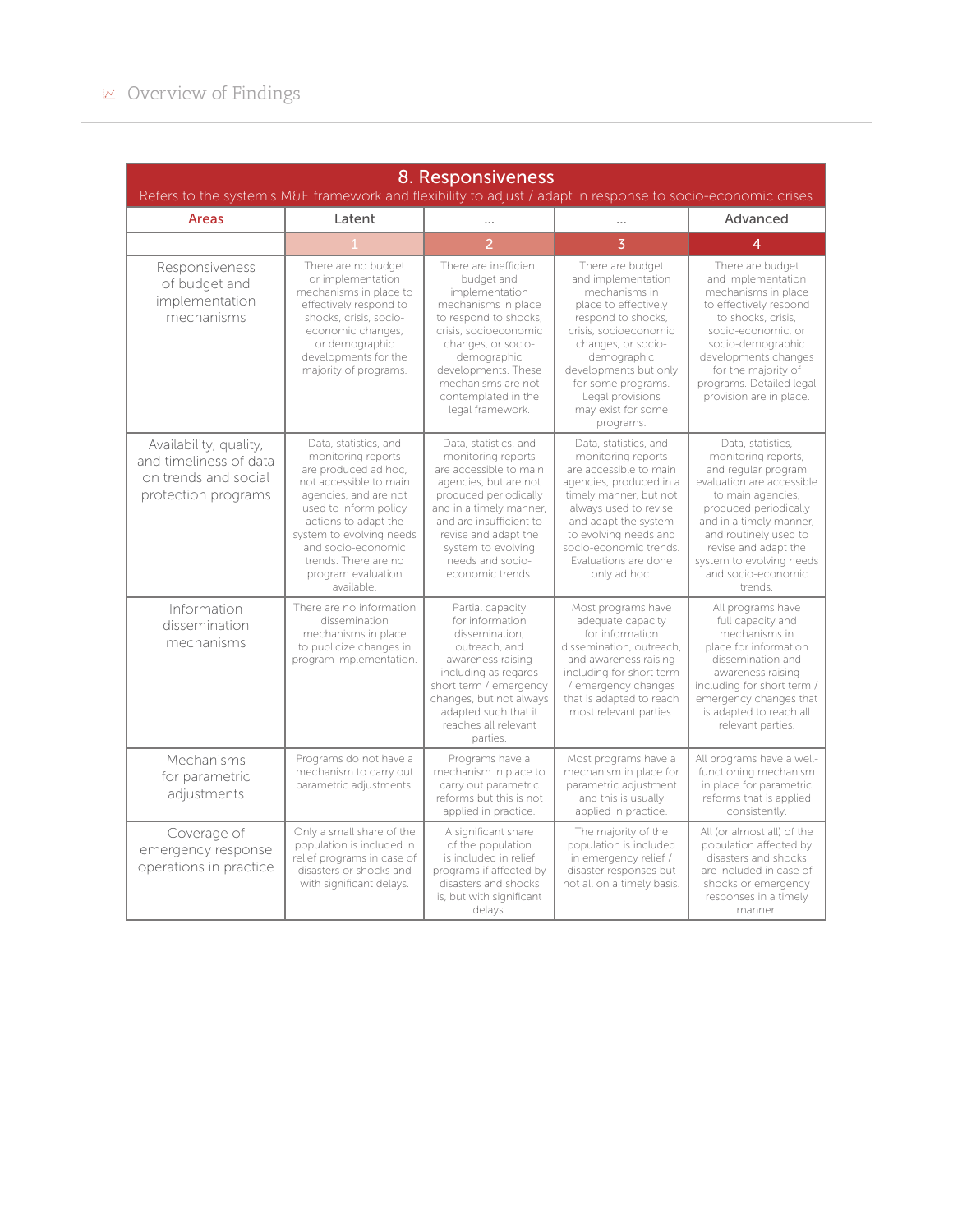| 9. Cost-effectiveness<br>Refers to cost effectiveness both for those financing and for those benefiting from a program<br>(apply only if evidence exists) |                                                                                                                                                |                                                                                                                                                                                    |                                                                                                                                                         |                                                                                                                               |  |
|-----------------------------------------------------------------------------------------------------------------------------------------------------------|------------------------------------------------------------------------------------------------------------------------------------------------|------------------------------------------------------------------------------------------------------------------------------------------------------------------------------------|---------------------------------------------------------------------------------------------------------------------------------------------------------|-------------------------------------------------------------------------------------------------------------------------------|--|
| Areas                                                                                                                                                     | Latent                                                                                                                                         | $\cdots$                                                                                                                                                                           | $\cdots$                                                                                                                                                | Advanced                                                                                                                      |  |
|                                                                                                                                                           |                                                                                                                                                | 2                                                                                                                                                                                  |                                                                                                                                                         | 4                                                                                                                             |  |
| Cost of program<br>delivery                                                                                                                               | The individual programs<br>delivery cost is high<br>rendering low benefit /<br>cost ratios and making<br>the system costly and<br>ineffective. | The delivery cost varies<br>by program but the<br>majority of programs<br>have a relatively low<br>benefit / cost ratio<br>making the system<br>overall costly and<br>ineffective. | The delivery cost<br>is moderate across<br>programs and the<br>benefit / cost ratio is<br>moderate, making the<br>system moderately cost-<br>effective. | Individual program<br>delivery cost is low,<br>resulting in high benefit<br>/ cost ratios across the<br>majority of programs. |  |